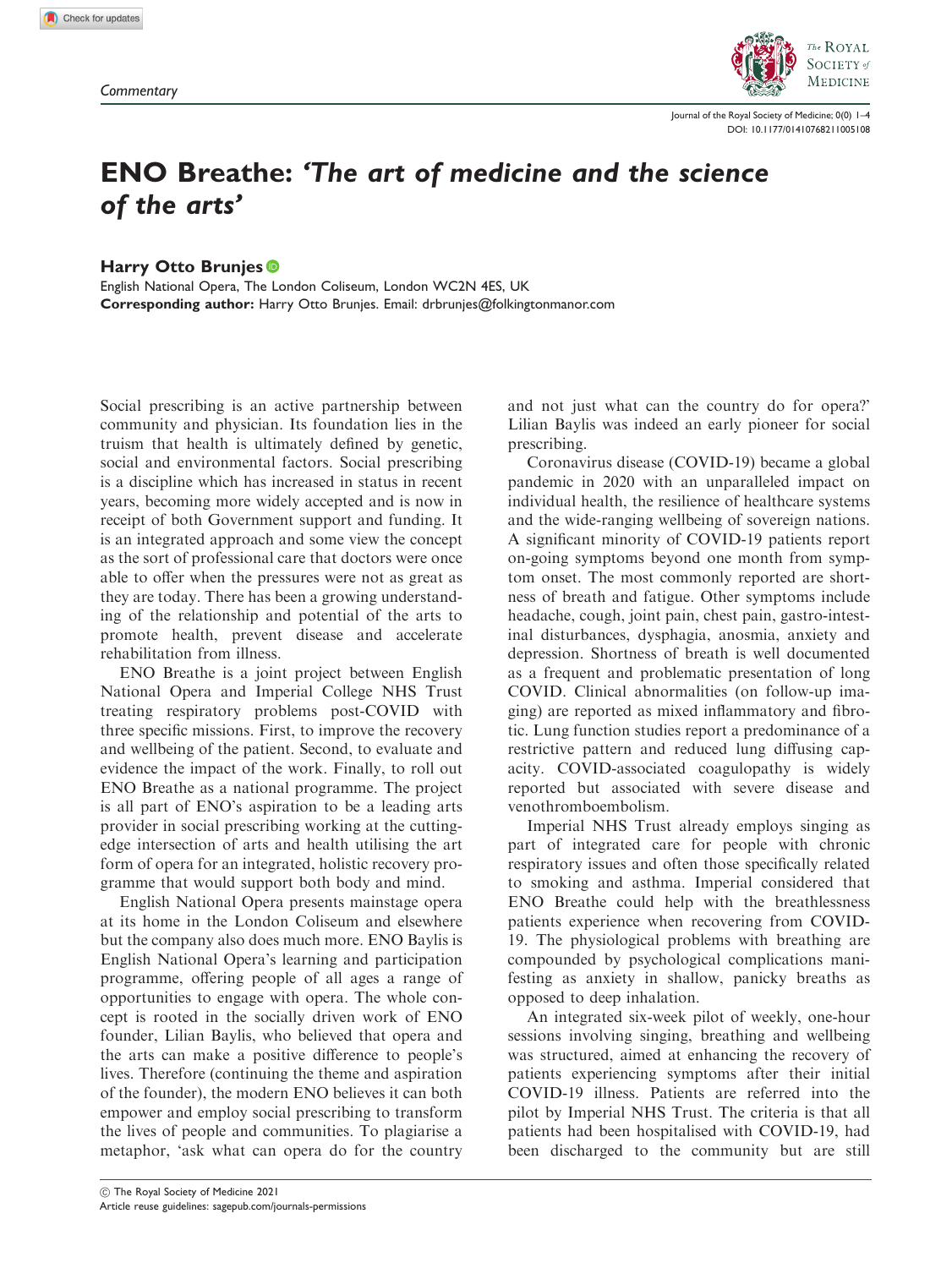experiencing breathlessness after 8–12 weeks, despite normal computed tomography scans. The programme includes remote learning technology to develop an online programme (via Zoom) that is fully accessible to patients who are self-isolated. The sessions are led by an ENO vocal coach and singing specialist. The online participant hub contains a range of digital resources created for ENO Breathe including breathing techniques, singalong tracks and bespoke filmed lullabies to listen to and watch for calm and relaxation. Core to the pilot will be posture, physical readiness and breath awareness. Each session will have a specific theme and targets. Participants move and stretch in a physical warm-up helping them find 'space to breathe'. They learn exercises they can utilise outside of sessions to regulate breathing in moments of panic and/or breathlessness. Long COVID patients can also experience vocal fatigue along with their breathlessness and thorough vocal warm-ups are useful in supporting the voice.

ENO Harewood is a programme that provides a full-time training and performance scheme to talented singers at the beginning of their careers. This allows them to continue their technical development withing the professional environment of a repertory opera company. Classical singers spend years training to coordinate the complex physiological tasks singing requires. A lot of time is spent learning to distil these into a single sensation; a single thought. ENO Breathe takes this same approach and applies it to working with people recovering from long COVID. Emotional connection and engagement is key. The musical material on the programme elicits an emotional response and is uniquely appropriate for this group as it is explicitly designed to calm. A love of singing is not a prerequisite for taking part. The aim is that the programme will be of value both for those who enjoy singing and for those who feel more ambivalent about it.

Why lullabies? Lullabies are short and memorable and by their very nature are accessible to all. Lullabies stretch back further than the written word, and are rooted in love, tenderness and caring. They span cultures and continents. Many lullabies have a peaceful, hypnotic quality and tend to sit comfortably within a non-specialist singer's vocal range making traditional lullabies ideal for this group and this programme. There are also powerful moments when lullabies appear in operas. Each of the ENO Breathe lullabies has been linked to a partner lullaby from a moment in an opera. These are to watch, listen to and be immersed in. Singing lullabies builds emotional connections with the other activities and exercises on the programme. Participants leave sessions with a calming song in their heart, and crucially, this creates a positive emotional connection to a wealth of tools and exercises to help manage their symptoms.

English National Opera values the work of ENO Baylis to the same level as mainstage opera. There is no hierarchy. The same level of attention, resource and expertise was focused on creating 'ENO Breathe Lullabies' with performances recorded especially for participants on the programme. The performances and recordings for these lullabies were made with members of the ENO orchestra, ENO soloists, ENO Harewood artists, and ENO stage and technical over a three-day schedule detailed below.

| <b>CONDUCTOR</b>                            | Martin Fitzpatrick        | <b>PRODUCTION MANAGER</b> | Aggi Agostino                         |
|---------------------------------------------|---------------------------|---------------------------|---------------------------------------|
| <b>ARTISTIC DIRECTOR</b>                    | Annilese Miskimmon        | <b>LIGHTING DESIGNER</b>  | Marc Rosette                          |
| <b>DESIGNER</b>                             | Nicky Shaw                | <b>SENIOR LX TECH</b>     |                                       |
| <b>BREATHE CREATIVE DIRECTOR</b>            | Suzi Zumpe                | <b>STAGE SUPERVISOR</b>   | <b>Martin Riley</b>                   |
| <b>DIRECTOR OF ENO BAYLIS</b>               | Jenny Mollica             | SOUND/VIDEO               | <b>Peter Hatherall</b>                |
| <b>PROGRAMMES MANAGER</b>                   | Lucy Anderson             | <b>WARDROBE MISTRESS</b>  | <b>TBD</b>                            |
| <b>FILM CREW</b><br><b>STAGE MANAGEMENT</b> | TMAX X3<br>Phillip Turner | <b>WIGS &amp; MAKE-UP</b> | Corrine Young<br>Philip Carson Sheard |
| <b>STAGE MANAGEMENT</b>                     | <b>Rosie Davis</b>        | <b>WARDROBE MISTRESS</b>  | <b>ENO Staff TBD</b>                  |
| <b>STAGE MANAGEMENT</b>                     | lames Bartrum             | <b>DEVELOPMENT</b>        | <b>Andrew Given</b>                   |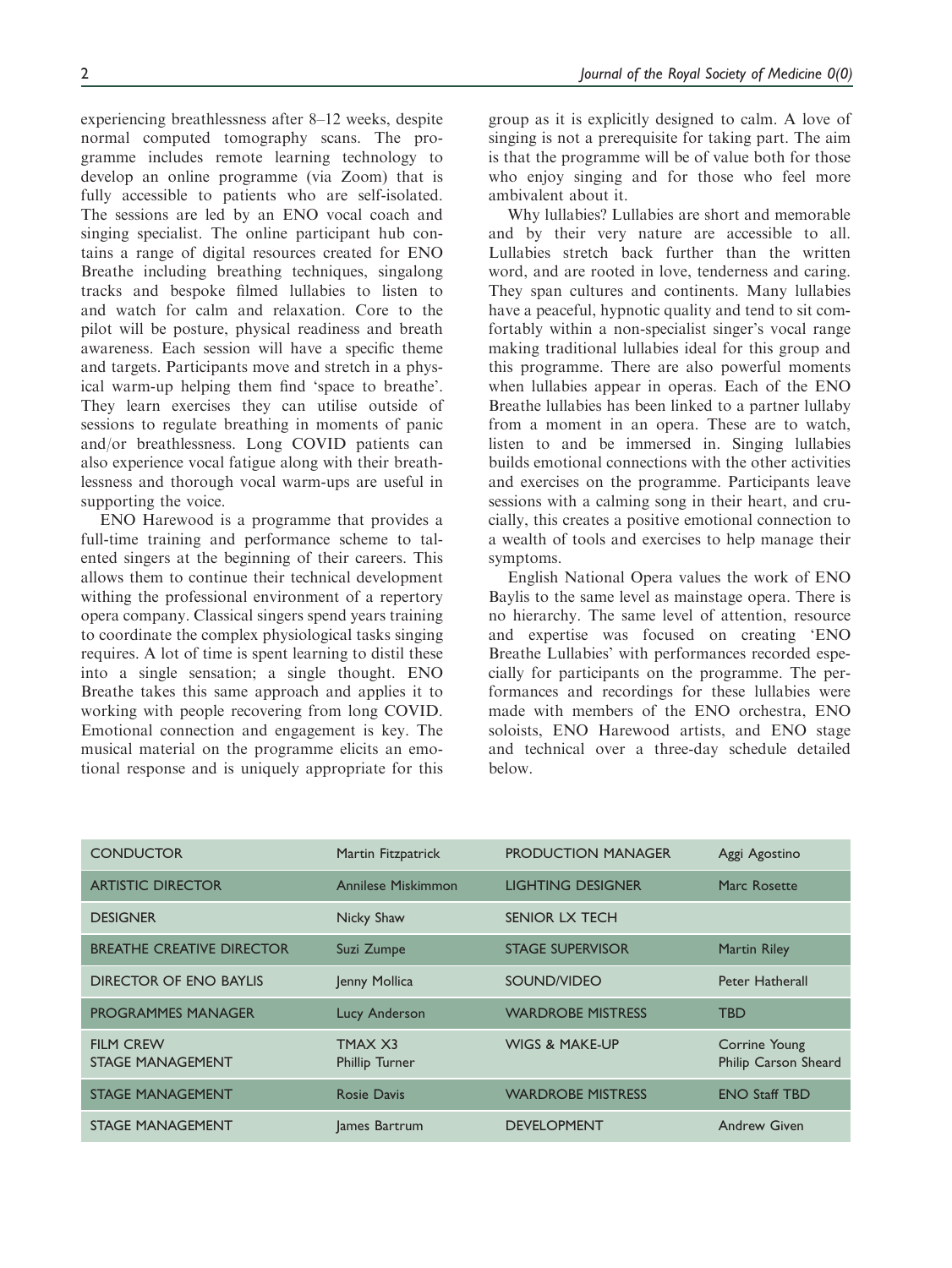| <b>NOTES:</b>               |                                                                                                                                                                                                                                                                                                                                                                                                                                                                               |                                                                                                                                                                                                                                                                                                                    |                                                                                                                                                                                                                                                                                                                         |
|-----------------------------|-------------------------------------------------------------------------------------------------------------------------------------------------------------------------------------------------------------------------------------------------------------------------------------------------------------------------------------------------------------------------------------------------------------------------------------------------------------------------------|--------------------------------------------------------------------------------------------------------------------------------------------------------------------------------------------------------------------------------------------------------------------------------------------------------------------|-------------------------------------------------------------------------------------------------------------------------------------------------------------------------------------------------------------------------------------------------------------------------------------------------------------------------|
| <b>SUN</b><br><b>08 NOV</b> | $10.00 - 15.00$<br><b>STRIKE DECK/FIT UP</b><br>$10.00 - 11.00$                                                                                                                                                                                                                                                                                                                                                                                                               | $12.00 - 13.00$<br><b>DANDELIONS GET IN</b>                                                                                                                                                                                                                                                                        |                                                                                                                                                                                                                                                                                                                         |
|                             | <b>FILM CREW GET IN</b>                                                                                                                                                                                                                                                                                                                                                                                                                                                       |                                                                                                                                                                                                                                                                                                                    |                                                                                                                                                                                                                                                                                                                         |
| <b>MON</b><br><b>09 NOV</b> | $10.00 - 13.00$<br>Onstage Set up with film<br>crew, LX and Tech<br>Sound Get in<br>CREW/FLIES 10.00-21.00                                                                                                                                                                                                                                                                                                                                                                    | $14.00 - 17.00$<br><b>ORCHESTRAL FILM</b><br><b>SESSION 1</b><br><b>FULL ORCHESTRA</b><br><b>ALONE [STAGE]</b><br>- Méditation de Thaïs,<br><b>Massenet (violin solo)</b><br>- Act 3 prelude,<br>Carmen<br>- Intermezzo,<br>Cavalleria Rusticana.                                                                  | $18.00 - 21.00$<br><b>ORCHESTRAL FILM</b><br><b>SESSION 2</b><br><b>FULL ORCHESTRA</b><br>$+$ SOLOISTS<br>[STAGE]<br>-'May breezes be<br>gentle', Cosi fan tutte,<br>Mozart (Munch,<br><b>Oomens, Wilson)</b><br>-'How clearly I<br>remember as I lay<br>beneath the trees',<br><b>Pearl Fishers, Bizet</b><br>(Morgan) |
| <b>TUES 10 NOV</b>          | $10.30 - 13.30$<br><b>ORCHESTRAL FILM</b><br>SESSION 3<br><b>FULL ORCHESTRA</b><br>$+$ SOLOIST<br>[STAGE]<br>Production photography and<br>filming taking place<br>- 'As once before'.<br><b>Pearl Fishers Bizet</b><br>(Mafi)<br>- 'Evening Prayer',<br>Hansel & Gretel,<br><b>Engelburt</b><br>Humperdinck (Mafi &<br>Arditti)<br>- 'Come now a roun-<br>del', Midsummer<br>Night's Dream,<br><b>Britten (Mafi)</b><br>CREW/FLIES 10.00-18.00<br>(ADDED CREW FROM<br>13.00) | $15.00 - 18.00$<br><b>ORCHESTRAL FILM</b><br><b>SESSION 4</b><br>SMALL ENSEMBLE<br>+ BENJAMIN &<br>[STAGE]<br>- Summertime - Porgy<br>and Bess, Gershwin<br>(Benjamin)<br>- Where e'er you walk<br>I - Semele, Handel<br>(Oomens)<br>- Gently Little Boat<br>I-Rake's Progress,<br><b>Stravinsky</b><br>(Benjamin) | SMALL ENSEMBLE STRUCK<br>& HARPSICHORD<br><b>SET UP</b>                                                                                                                                                                                                                                                                 |
|                             | $9.00 - 10.00$<br><b>HARPSICHORD TUNING</b>                                                                                                                                                                                                                                                                                                                                                                                                                                   |                                                                                                                                                                                                                                                                                                                    |                                                                                                                                                                                                                                                                                                                         |
| <b>WED II NOV</b>           | $10.00 - 10.30$<br><b>CONTINUO</b><br><b>REHEARSAL</b><br>[STAGE]<br>$10.30 - 13.30$<br><b>ORCHESTRAL FILM</b>                                                                                                                                                                                                                                                                                                                                                                | $14.30 - 19.30$<br><b>BREATHE EXCERCISE</b><br><b>FILM SESSION</b><br><b>ZUMPE &amp;</b><br><b>CORNTHWAITE</b><br>[STAGE/COLI]                                                                                                                                                                                     |                                                                                                                                                                                                                                                                                                                         |

(continued)